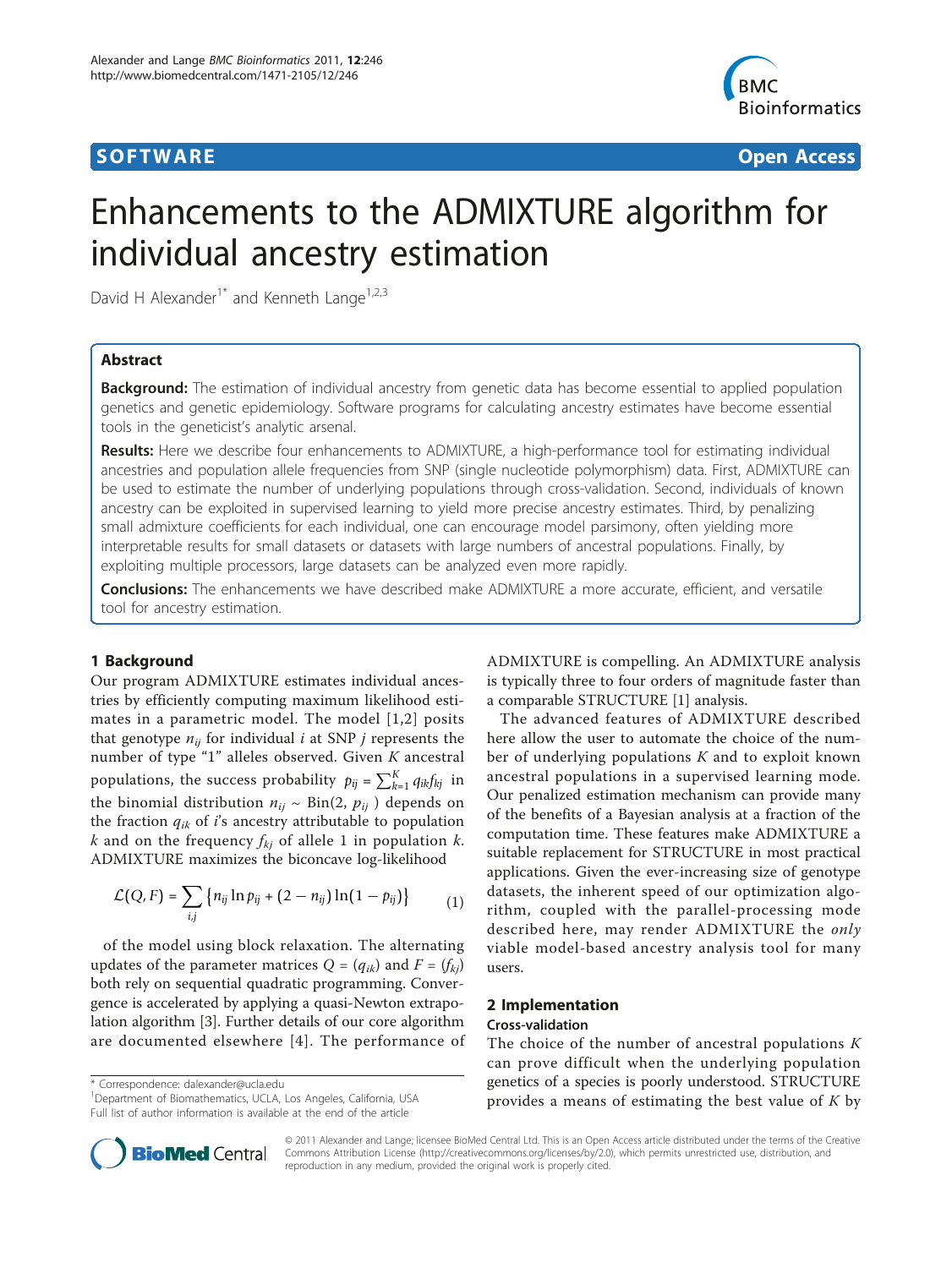computing the *model evidence* for each  $K$  from a range of choices. The model evidence is defined as

$$
Pr(N|K) = \int f(N|Q, F, K) \pi (Q, F|K) dQ dF \qquad (2)
$$

where f represents the data likelihood and  $\pi$  represents a prior density on the parameters. STRUCTURE approximates the integral via Monte Carlo methods. Our optimization framework is not well suited to evaluating this integral. As an alternative, we employ crossvalidation. In cross-validation, we aim to identify the best  $K$  value as judged by prediction of systematically withheld data points. A similar tactic is also employed by the haplotype analysis program fastPHASE [\[5](#page-5-0)] and is inspired by Wold's method for cross-validating PCA models [\[6](#page-5-0)].

Our v-fold cross-validation procedure partitions the non-missing genotypes into  $\nu$  roughly equally sized subsets (folds). At each of  $\nu$  iterations, the members of one of the folds are masked (temporarily marked as missing) to yield a new data matrix  $\tilde{N} = \left\{ \tilde{n}_{ij} \right\}$  . Analysis of the masked data matrix  $\tilde{N}$  poses no new challenges. In computing the log-likelihood, score, and observed information matrix of  $\tilde{N}$ , we simply ignore the entries  $(i, j)$ with missing values. Maximization of the log-likelihood readily yields new estimates  $\tilde{Q}$  and  $\tilde{F}$  for the masked data. We then predict each masked value  $n_{ij}$  by  $\hat{\mu}_{ij}$  = 2  $\sum_{k} \tilde{q}_{ik} f_{kj}$ . Prediction error is estimated by averaging the squares of the deviance residuals for the binomial model [\[7](#page-5-0)],

$$
d(n_{ij,}\hat{\mu}_{ij}) = n_{ij}\log(n_{ij,}/\hat{\mu}_{ij}) + (2-n_{ij})\log[(2-n_{ij})/(2-\hat{\mu}_{ij})], \quad (3)
$$

across all masked entries over all folds. Minimizing this estimated prediction error on a grid of  $K$  values then suggests the most suitable  $K$ .

## Supervised learning of admixture coefficients

ADMIXTURE's strategy of simultaneously estimating individual ancestry fractions Q and population allele frequencies  $F$  is ideal when nothing is known about the contributing ancestral populations. In many scenarios, however, these populations are known and several reference individuals from each population are available. Here it is of interest to estimate the potentially admixed ancestries of the remaining individuals. We term this supervised analysis, as the reference individuals furnish training samples in a supervised learning context. To perform supervised analysis in ADMIXTURE, an .ind file mapping individuals to populations must be provided, and the flag –supervised must be attached to the command line.

Ancestry estimates can be estimated more accurately in supervised analysis because there is less uncertainty in allele frequencies. Interpretation of results is simplified, and run times are shorter owing to the reduced number of parameters to estimate. Both the number of iterations until convergence and the computational complexity per iteration decrease. However, we caution that supervised analysis is only suitable when the reference individuals can be assigned to ancestral populations with certainty and ancestral populations are fairly homogeneous. For exploratory analyses, unsupervised analysis is more appropriate and therefore remains the default in ADMIXTURE.

## Penalized estimation and model parsimony

As noted in our later comparison of supervised and unsupervised learning, datasets culled from closely related populations typed at a modest numbers of SNPs can pose substantial challenges in ancestry estimation. For instance, overfitting tends to yield ancestry estimates with inflated amounts of admixture. The Bayesian solution to this problem is to impose an informative prior to steer parameter estimates away from danger when data is sparse. Thus, STRUCTURE imposes Dirichlet prior distributions on ancestry parameters and estimates a hyperparameter  $\alpha$  that controls the strength of the prior distributions.

A suitable alternative in our optimization framework is to perform penalized estimation. Rather than maximizing the log-likelihood, we maximize an objective function  $G(Q, F)$  consisting of the log-likelihood minus a penalty  $\lambda \mathcal{P}(Q)$ . The penalty is designed to discourage the undesirable biases in the estimated ancestry matrix  $\hat{O}$  just mentioned. The tuning constant  $\lambda$  controls the strength of the penalty. While it is tempting to consider the negated logarithm of the Dirichlet prior density appearing in STRUCTURE as a penalty, the Dirichlet( $\alpha$ , ...,  $\alpha$ ) density is unbounded above in the parameter regime  $\alpha$  < 1–arguably the most useful setting for the  $\alpha$  parameter– and is therefore unusable in our optimization framework. A better alternative is the approximate  $\ell_0$  penalty [\[8](#page-5-0)]

$$
\mathcal{P}(Q) = \sum_{i,k} \frac{\log\bigl(1 + q_{ik}\big/\gamma\bigr)}{\log\bigl(1 + 1\big/\gamma\bigr)},
$$

which encourages not only shrinkage but also aggressive parsimony. In particular, the approximate  $\ell_0$  penalty drives small admixture coefficients to zero. Parsimony is desirable because it leads to more easily interpretable and probably more realistic parameter estimates. Estimation is performed by maximizing *G* over its arguments. Increasing  $\lambda$  or the second tuning constant  $\gamma$  elevates the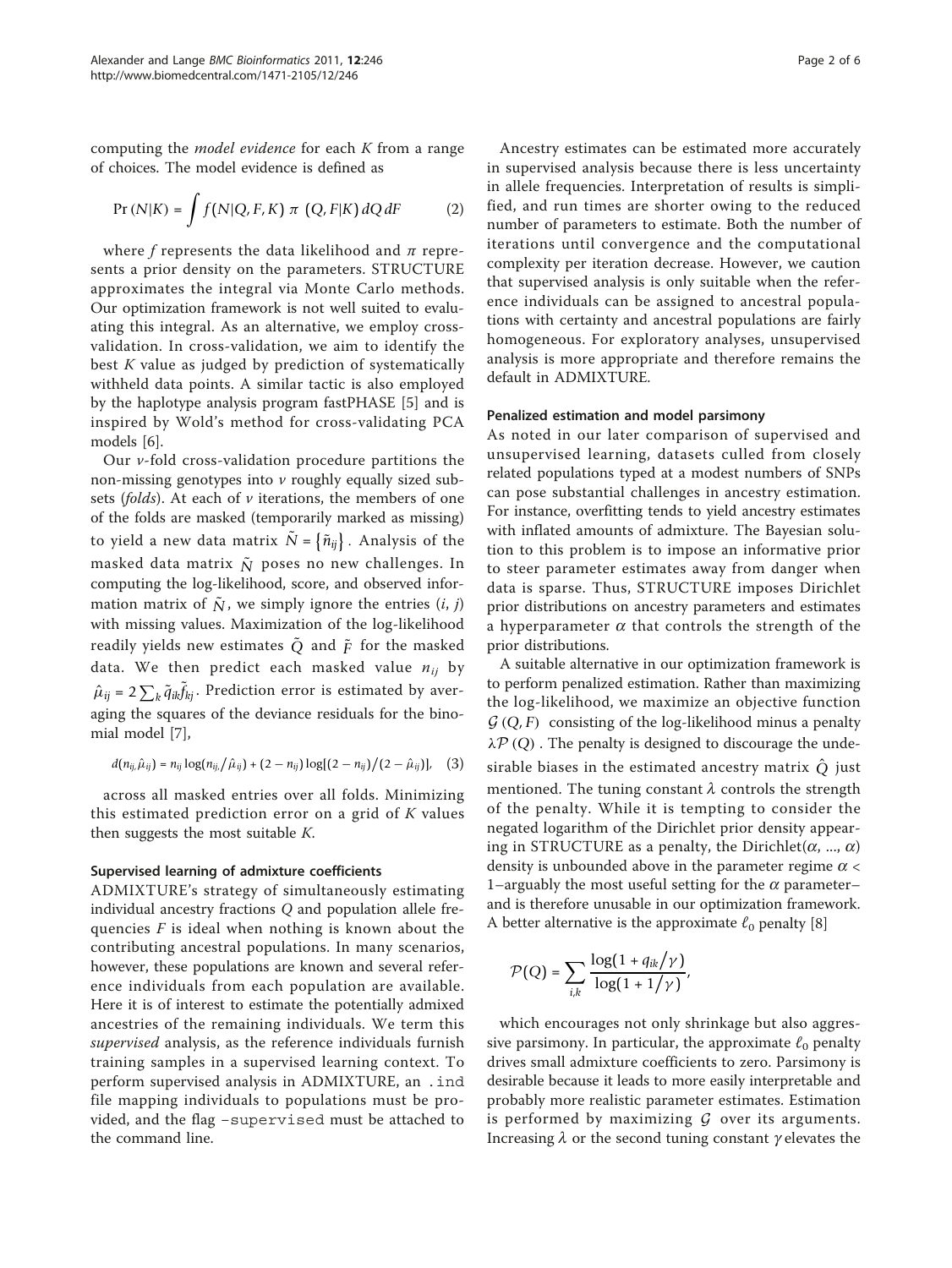extent of shrinkage and parsimony in the resulting estimates  $\hat{Q}_{\lambda}$  and  $\hat{F}_{\lambda}$ .

Determination of the penalty tuning constants  $\lambda$  and  $\gamma$ is nontrivial. In our hands cross-validation has proved effective on simple simulated datasets. The tuning constants  $\lambda$  and  $\gamma$  are user-defined options, so users can explore different settings consistent with cross-validation or their own heuristics.

# Exploiting Multiple Processors

Very large datasets (millions of SNPs, thousands of individuals) can reduce even ADMIXTURE's efficient algorithms to a crawl. Since our original publication, we have tuned our core algorithm and improved its speed by a factor of two. We have also implemented a parallel execution mode that lets ADMIXTURE exploit multiple processors. This new option employs the OpenMP [\[9](#page-5-0)] framework designed for simple parallelization using compiler #pragma directives. To perform analyses with, for example, four threads, the user need only add the flag -j4 to the command line. Hence

```
$ admixture Data/hapmap3.bed 3 -j4
```
analyzes the data file hapmap3.bed using 4 threads, assuming  $K = 3$  ancestral populations. Analyses of our hapmap3 dataset with  $K = 3$  were accelerated by 392% on a four processor machine.

# Results and Discussion

## The effectiveness of cross-validation

Figure 1 demonstrates the effectiveness of cross-validation on several datasets culled from HapMap 3 [[10](#page-5-0)]. For

these datasets, cross-validation was able to accurately identify the number of ancestral populations. While we have not performed extensive simulation studies, our experience has shown that the success of cross-validation depends in part on the degree of differentiation between the populations under study as quantified by Wright's fixation index  $F_{ST}$ . Very closely related populations cannot be accurately separated. We speculate that this phenomenon may have a theoretical connection to the "phase-change" phenomenon observed by Patterson et al. [[11\]](#page-5-0). For a dataset of fixed dimensions, they note that the  $F_{ST}$  value separating two populations must exceed a certain threshold before the population samples can be reliably distinguished in principal component analysis.

## Supervised analysis can yield more precise estimates

To explore the benefits of supervised analysis, we generated a number of artificial datasets and evaluated the empirical precision of parameter estimates compared to the true  $Q$  and  $F$ . The ancestral allele frequencies  $F$ were first generated using the Balding-Nichols model [[12\]](#page-5-0) for 10,000 markers in each of two populations differentiated by an  $F_{ST}$  value of .01 (comparable to the genetic distances observed between closely related populations within a continent) and with ancestral allele frequencies drawn uniformly from [0, 1]. Then, for each of 100 datasets, 400 individuals were simulated using ancestries fixed as follows: one hundred individuals with ancestry entirely from population 1, one hundred individuals from population 2, and the remaining two hundred with admixed ancestries spaced uniformly on a grid between population 1 and population 2. Supervised and unsupervised ADMIXTURE analyses performed on



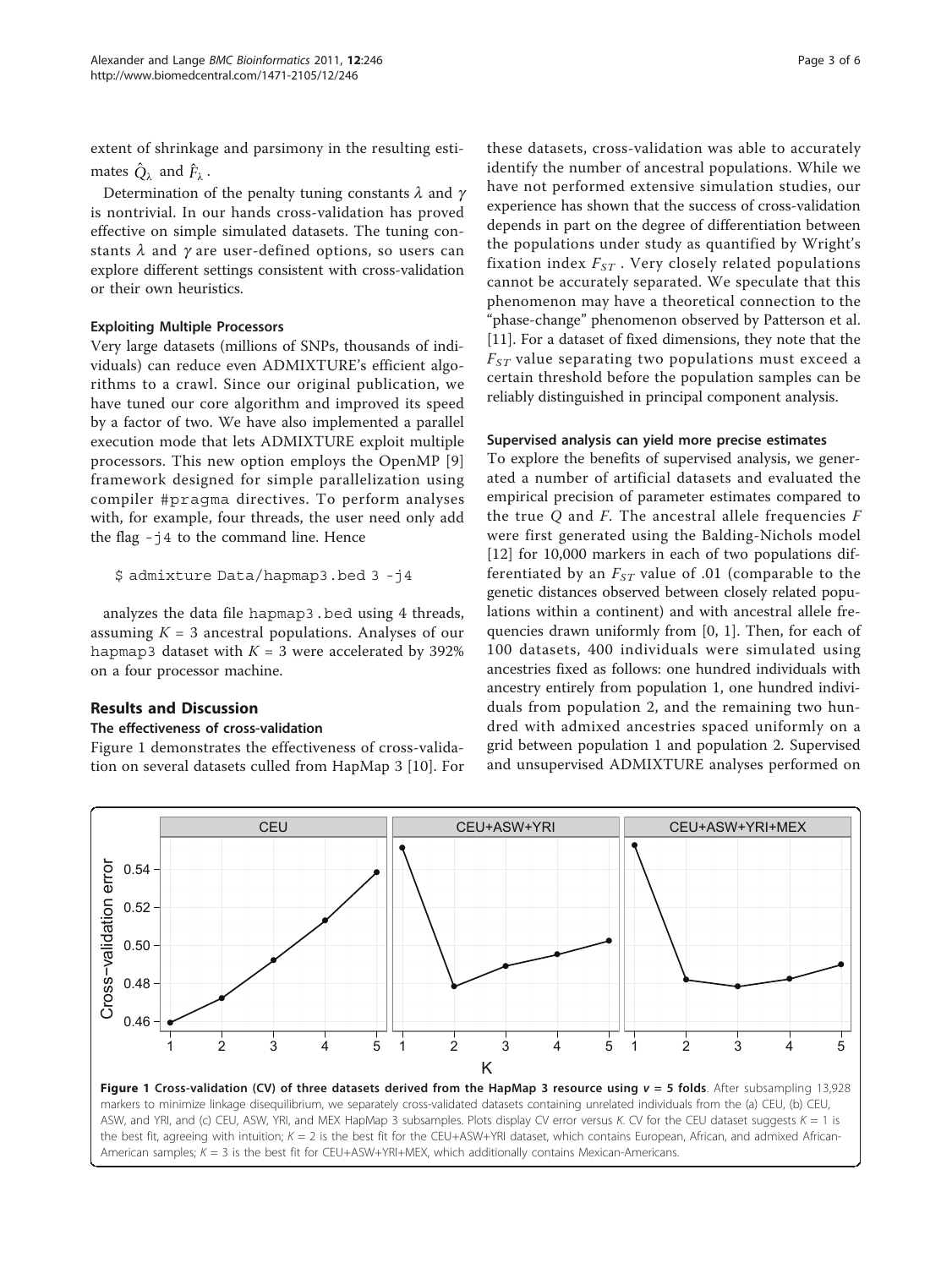these datasets revealed several interesting patterns. First, supervised analysis more accurately recovered the underlying allele frequencies. On average the rootmean-squared error in estimating the vector  $f_1$  of reference allele frequencies for population 1 was .046 for unsupervised analysis but .040 for supervised. In general, it appears that errors in estimating  $F$  cause overestimation of the  $F_{ST}$  between the ancestral populations. Indeed, here the average  $F_{ST}$  estimate of .024 for unsupervised analysis fell to .019 for supervised analysis (true  $F_{ST}$  of .010).

The flip-side of the systematic overestimation of the separation between populations is that ancestry fraction estimates suffer from bias. In particular, individuals will be ascribed a greater degree of admixture than they actually possess. Figure 2 illustrates this effect. Individuals with low  $q_{i1}$ , reflecting a small degree of ancestry from population 1, have upward-biased estimates  $\hat{q}_{i1}$ , while estimates for those with high  $q_{i1}$  exhibit a downward bias. The net effect is an apparent bias towards ancestry fractions of .5. Supervised analysis appears not to suffer from this bias.

In our opinion the apparent bias in unsupervised ancestry estimates should not be cause for alarm. The bias becomes much less prominent for larger datasets or datasets where the ancestral populations are better differentiated. Performing the same simulation with an  $F_{ST}$ of .05, the bias in Q estimates is mitigated substantially, as seen in Figure 2b. A similar effect is apparent when we increase the number of markers J to 100,000 or more.

Hence, it is evident that supervised analysis, when applicable, can yield more precise estimates that are less susceptible to the biases seen in unsupervised analysis. Another benefit of supervised analysis is that it runs considerably faster. For the 10 simulated datasets with 10,000 markers, supervised analysis took an average of 5.15 seconds, while unsupervised analysis averaged 27.5 seconds.

## The effects of penalized estimation

The bias in ancestry estimates observed in Figure 2 is principally a problem for small datasets with closely related ancestral populations. Nevertheless, we designed our penalized estimation procedure partly to reduce this bias. To demonstrate the effectiveness of penalization, we explored penalized estimation in the context of the previous simulation of admixed individuals from two populations differentiated by  $F_{ST} = .01$ . Fixing  $\gamma = .1$  and performing cross-validation on a single one of these simulated datasets for  $\lambda$  values spaced between 0 and 100, we identified  $\lambda = 5$  as the value minimizing crossvalidation error (Figure [3a\)](#page-4-0). Comparing the ancestry



to bias in estimating ancestry fractions (Q), with many individuals ascribed too much admixture. The plot shows an estimate of the relationship  $E[\hat{q}_{i1}|q_{i1}]$  between the true ancestry fraction  $q_{i1}$  (fraction of ancestry attributed to population 1) and the resulting estimate  $\hat{q}_{i1}$  as determined via a nonparametric regression (LOESS) model fitted to the results from analyses of 100 simulated datasets. Reference individuals are excluded from the plots and regression analyses. The dotted line  $y = x$  is tracked closely by the conditional mean of supervised estimates, suggesting little bias. However, in panel (a) (simulations with  $F_{ST} = .01$ ) the conditional mean of the unsupervised estimates deviates substantially, exhibiting an upward bias for low  $q_{i1}$  and a downward bias for high  $q_{i1}$ . The bias is mitigated using simulations with  $F_{ST}$  = .05, as shown in panel (b), or by using a larger number of markers  $(J = 300, 000, \text{not shown}).$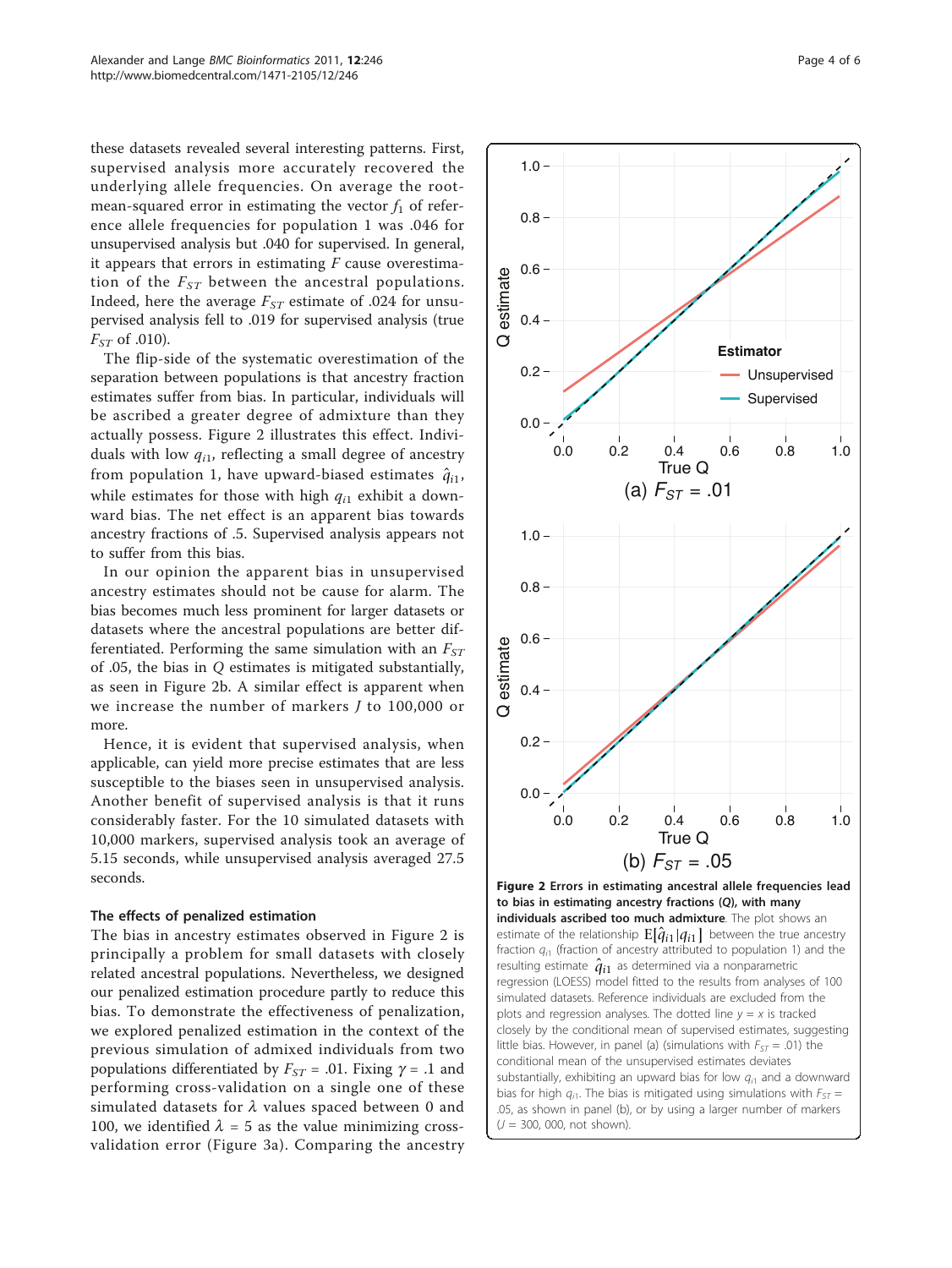<span id="page-4-0"></span>

# (b) *The effect of penalized estimation*

Figure 3 Penalized estimation can reduce the bias in ancestry estimates that appears for small marker sets or closely related ancestral populations. We applied penalized estimation to the simulated dataset of 10,000 SNP markers from admixed individuals from two populations differentiated by  $F_{ST} = .01$ . Panel (a) shows that 5-fold cross-validation selects  $\lambda = 5$  as the optimal strength of penalization. The results of penalization with  $\lambda = 5$  are compared, in panel (b), with the maximum likelihood (unsupervised) estimates and with the supervised estimates, all visualized via nonparametric regression as in Figure 2. Reference individuals are excluded from the regression models.

estimates with those from maximum likelihood unsupervised and supervised analyses (Figure 3b) reveals that penalized estimation mitigates bias substantially.

# Conclusion

ADMIXTURE is a fully-featured, highly efficient, and easy-to-use tool for ancestry estimation from SNP

datasets. The four enhancements described here promote great flexibility in both exploratory and focused studies of genetic ancestry. Cross-validation enables rational choice of the number of ancestral populations. Supervised analysis mode can yield more accurate ancestry estimates when the number and makeup of contributing populations are certain. Parallelizing the code reduces run times and allows more ambitious analyses involving more people and SNPs. Finally, penalizing weak evidence for admixture promotes model parsimony and yields ancestry fractions more in line with users' expectations.

# Availability and requirements

## Project name: ADMIXTURE

Project home page: [http://www.genetics.ucla.edu/soft](http://www.genetics.ucla.edu/software/admixture)[ware/admixture;](http://www.genetics.ucla.edu/software/admixture) snapshot of software available as Additional File 1.

Operating systems: Linux, Mac OS X

Programming languages: C++

Other requirements: None

License: Binaries freely available; source code proprietary

Any restrictions to use by non-academics: None

# Additional material

[Additional file 1: S](http://www.biomedcentral.com/content/supplementary/1471-2105-12-246-S1.ZIP)oftware.zip, a zip archive containing Mac OS X and Linux executables, is a snapshot of the ADMIXTURE software at the time of submission of this manuscript. The current version is maintained at [http:///www.genetics.ucla.edu/software/admixture.](http:///www.genetics.ucla.edu/software/admixture)

## Acknowledgements and Funding

We thank John Novembre and Marc Suchard for helpful suggestions. This work was supported by Grant T32GM008185 to D.H.A. from the National Institute of General Medical Sciences and by Grants GM53275 and MH59490 to K.L. from the United States Public Health Service.

## Author details

<sup>1</sup>Department of Biomathematics, UCLA, Los Angeles, California, USA 2 Department of Human Genetics, UCLA Los Angeles, California, USA. <sup>3</sup>Department of Statistics, UCLA Los Angeles, California, USA

## Authors' contributions

DHA and KL devised the algorithms for penalized estimation, crossvalidation, supervised analysis, and parallel execution. DHA implemented the software. DHA and KL designed the experiments, which DHA then executed and analyzed. DHA and KL composed the manuscript. The authors have approved the final manuscript.

## Competing interests

The authors declare that they have no competing interests.

Received: 2 February 2011 Accepted: 18 June 2011 Published: 18 June 2011

## References

1. Pritchard J, Stephens M, Donnelly P: [Inference of population structure](http://www.ncbi.nlm.nih.gov/pubmed/10835412?dopt=Abstract) [using multilocus genotype data.](http://www.ncbi.nlm.nih.gov/pubmed/10835412?dopt=Abstract) Genetics 2000, 155(2):945.